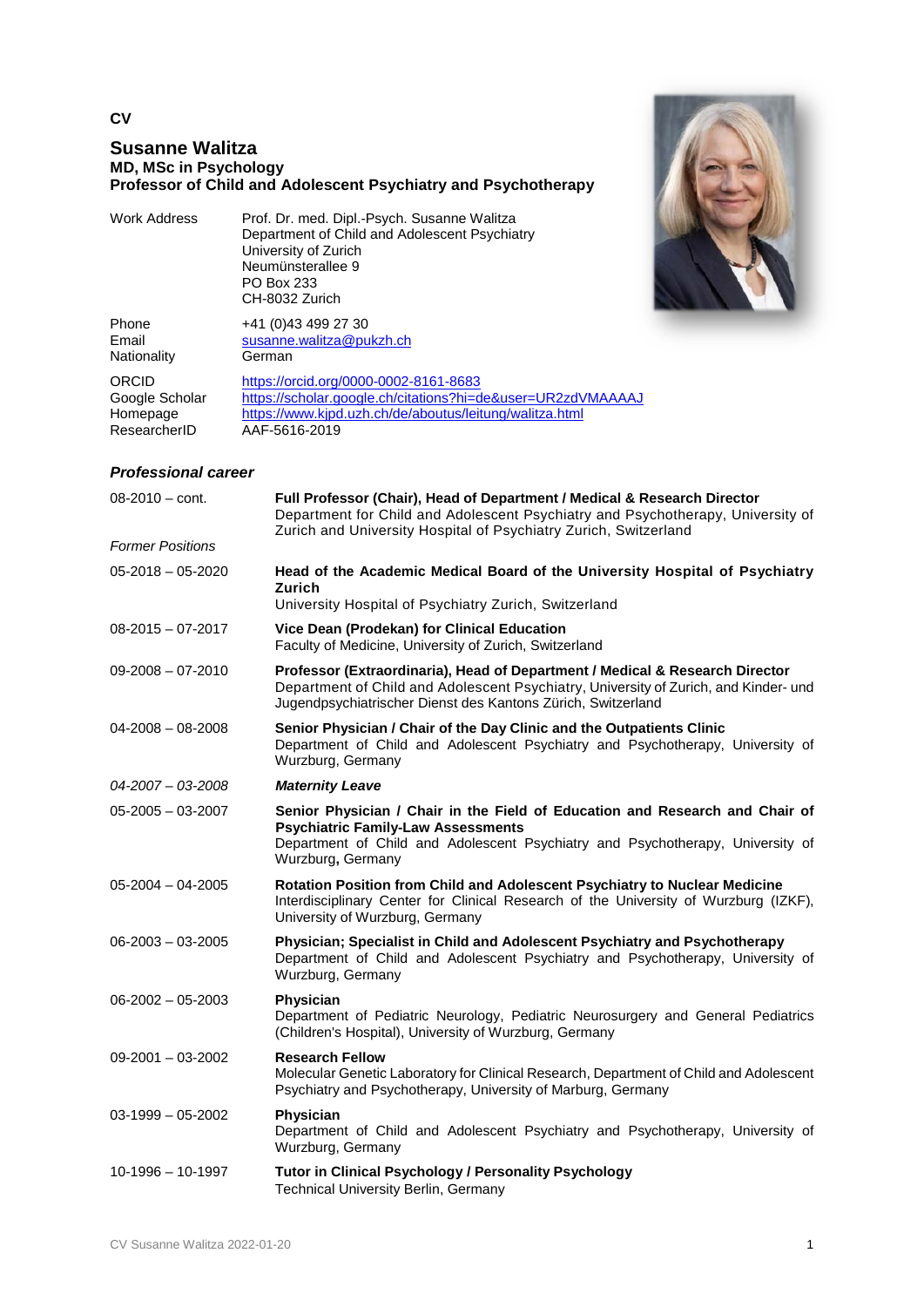## *Education*

| $06 - 2014 - 12 - 2014$ | Certification in Good Clinical Practice (GCP): Modules 1 to 3<br>Clinical Trials Center (CTC), University of Zurich & University Hospital Zurich,<br>Switzerland                                                           |
|-------------------------|----------------------------------------------------------------------------------------------------------------------------------------------------------------------------------------------------------------------------|
| $05 - 2005 - 08 - 2007$ | Habilitation and Venia Legendi for Child and Adolescent Psychiatry and<br>Psychotherapy<br>Faculty of Medicine (Department of Child and Adolescent Psychiatry and<br>Psychotherapy), University of Wurzburg, Germany       |
| $01 - 2004 - 11 - 2008$ | <b>Certification in Forensic Child and Adolescent Psychiatry</b><br>Qualification in Forensic Child and Adolescent Psychiatry, The three German<br>Associations for Child & Adolescent Psychiatry (BAG KJPP, BKJPP, DGKJP) |
| $03 - 2000 - 04 - 2005$ | <b>Further Education</b><br>Psychotherapeutisches Kolleg Wurzburg, Germany (Head: Prof. Dr. G. Nissen)                                                                                                                     |
| $03-1999 - 05-2005$     | Certificate as Specialist in Child and Adolescent Psychiatry and Psychotherapy<br>Bavarian State Chamber of Physicians (BLÄK), Bavarian State Ministry for Environment<br>and Health (StMUG)                               |
| $03-1999 - 09-2000$     | <b>Medical Licensure (Approbation)</b><br>State Office for Health and Social Affairs (LAGeSo) Berlin, Senate Department for Health<br>and Social Affairs Berlin                                                            |
| $01-1994 - 03-1999$     | Doctor of Medicine (MD / Dr. med.)<br>Faculty of Medicine, University of Wurzburg, Germany                                                                                                                                 |
| $03-1996 - 03-1999$     | Diploma in Psychology (MSc / Dipl.-Psych)<br>Department of Psychology and Ergonomics, Technical University Berlin, Germany,<br>parallel to study of Medicine                                                               |
| $01-1990 - 04-1998$     | <b>Study of Medicine</b><br>Faculty of Medicine, University of Wurzburg and Free University of Berlin (state exam),<br>Germany                                                                                             |
| $11-1988 - 10-1990$     | <b>Study of Psychology</b><br>Institute of Psychology, University of Wurzburg, Germany                                                                                                                                     |

## *Affiliations, Memberships and Board Memberships*

## **University of Zurich, Switzerland**

- As Vice Dean for Clinical Education: Member of the Governing Board and the Faculty Committee of the Faculty of Medicine UZH, 2015 to 2017
- As Head of the Academic Medical Board of the PUK: Member of the steering committee of the Competence Center for Mental Health of the UZH (CCMH) and of The LOOP Zurich
- Member of the Coordination Committee UMZH (Universitäre Medizin Zürich) in 2018
- Neuroscience Center Zurich (ZNZ): Member of the Steering Committee since 2019
- SAMW Delegate of the Faculty of Medicine UZH since 2017
- Member of the Research Committee, Faculty of Medicine UZH
- Foundation for Medical Research at the Faculty of Medicine UZH: Member of the Board of Trustees and the Foundation Council
- Dep. of Clinical Neuroscience and Psychiatry, Faculty of Medicine UZH: Chairperson 2012 to 2014, Deputy Chairperson 2010 to 2012
- Young Professionals Promotion Committee, Faculty of Medicine UZH, 2010 to 2016
- MERH Kompetenzzentrum Medizin Ethik Recht Helvetiae
- Foundation for Research in Science and the Humanities at the University of Zurich
- Zurich Center for Integrative Human Physiology (ZIHP)
- Association of Chief Physicians of the University Hospitals in the Canton of Zurich (Chefärztegesellschaft der Universitätskliniken des Kantons Zürich, CUK)

## **Child and Adolescent Psychiatry and Psychotherapy**

- The International Association for Child and Adolescent Psychiatry and Allied Professions (IACAPAP): Non-Elected Member of the Executive Committee as WHO Liaison since 2022
- Association of Chief Physicians of the Swiss Society for Child and Adolescent Psychiatry and Psychotherapy (VKJC): President 2013 to 2018
- Swiss Society for Child and Adolescent Psychiatry and Psychotherapy (SGKJPP): Board Member since 2012, Head of Public Relations since 2019 and for FMPP since 2020
- Swiss Mental Health Care (SMHC): Board Member 2012 to 2015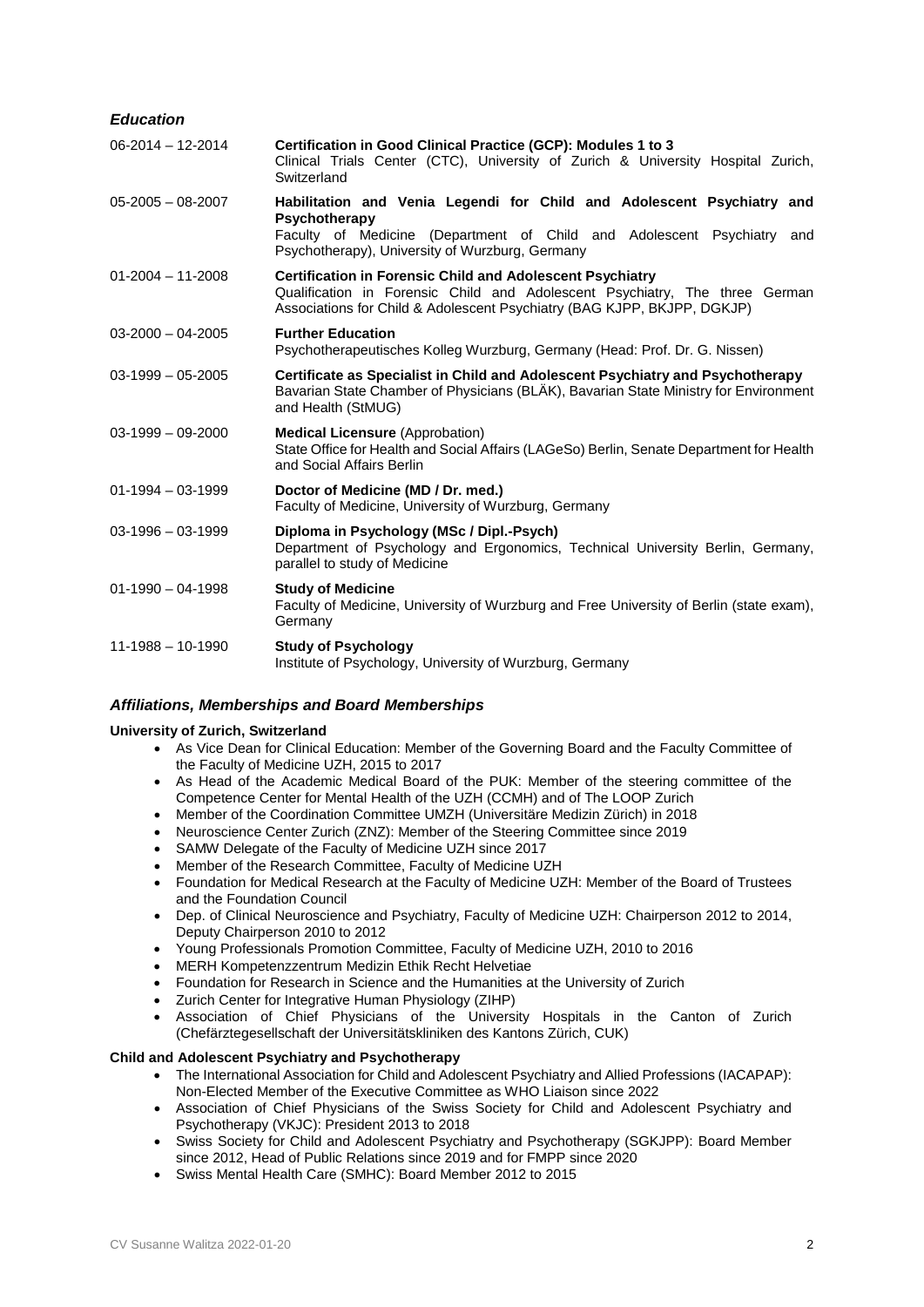- Institute for Child and Adolescent Psychotherapy of the University Hospitals Basel, Bern, Zurich (IPKJ): Co-Director since 2011, President in 2014 and 2021
- Academy for Child and Adolescent Behavior Therapy (AVKJ): Board Member since 2009
- Zurich Association of Chief Psychiatrists (ZVPC): Board Member 2009 to 2015
- Member of the Swiss Society of Early Childhood Research (SSECR)
- Member of the Zurich Society for Child and Adolescent Psychiatry and Psychotherapy (ZGKJPP)
- Member of the German Society for Child and Adolescent Psychiatry, Psychosomatics and Psychotherapy (DGKJP)
- Member of the Association for Neuropsychopharmacology and Pharmacopsychiatry (AGNP)
- International Federation of Psychotherapy (IFP)
- OPSY: Zurich Society for Children and Adolescents suffering from psychiatric disorders; President since 2010

#### **Disorder-specific**

- World Association for Stress Related and Anxiety Disorders (WASAD): Vice President since 2021
- World Federation of Attention-Deficit/Hyperactivity Disorders: Vice President 2011 to 2015
- International College of Obsessive Compulsive Spectrum Disorders (ICOCS): Board Member since 2019
- COST Action CA16207 European Network for Problematic Usage of Internet (PUI): Swiss Representative since 2017
- Swiss Society for Obsessive-Compulsive Disorders (SGZ): Vice President since 2009
- Swiss Society for Anxiety and Depression (SGAD): Board Member since 2011
- Swiss Society for ADHD
- Swiss Society for Tic-Disorders (TGS)
- German Society for Obsessive-Compulsive Disorders (DGZ)

#### **Further**

- Society Lifegarden Zurich: Board Member since 2019
- Overseas Fellow of the Royal Society of Medicine (RSM)
- Fellow of the Swiss School of Public Health (SSPH+)

## *Editorial Board Memberships*

- Journal of Psychiatric Research: Associate Editor since 2020
- Journal of Neural Transmission: Field Editor for "Psychiatry and Preclinical Psychiatric Studies" since 2019
- Frontiers Neuropharmacology (Frontiers in Neuroscience, Frontiers in Neurology, Frontiers in Pharmacology): Guest Associate Editor for Frontiers Research Topic *Neurodevelopmental Processes in Health and Disease: Bridging Basic and Clinical Research* 2017 to 2019
- ADHD Attention Deficit and Hyperactivity Disorders: Editorial Board Member 2009 to 2019
- PSYCH up2date: Editorial Board Member until 2015

## *Reviewer, Advisory and Consulting Expert (selection)*

- As Vice Dean Member of the Examination Board Human Medicine (Prüfungskommission Humanmedizin) of the Swiss Federal Department of Home Affairs (FDHA) 2015 to 2017
- Swiss National Science Foundation (SNF) (reviewer)
- German Research Foundation (DFG) (reviewer)
- **ETH Cooperation Programs**
- Health Research Board (HRB) Ireland
- $\Omega$
- Archives of General Psychiatry (reviewer)
- Journal of the American Academy of Child and Adolescent Psychiatry (reviewer)
- American Journal of Medical Genetics Part B: Neuropsychiatric Genetics (reviewer)
- Brain Research (reviewer)
- European Journal of Child and Adolescent Psychiatry (reviewer)
- International Journal of Neuropsychopharmacology (reviewer)
- Journal of Child Psychology and Psychiatry (reviewer)
- Journal of Psychopathology (reviewer)
- Molecular Psychiatry (reviewer)
- Zeitschrift für Kinder- und Jugendpsychiatrie (reviewer)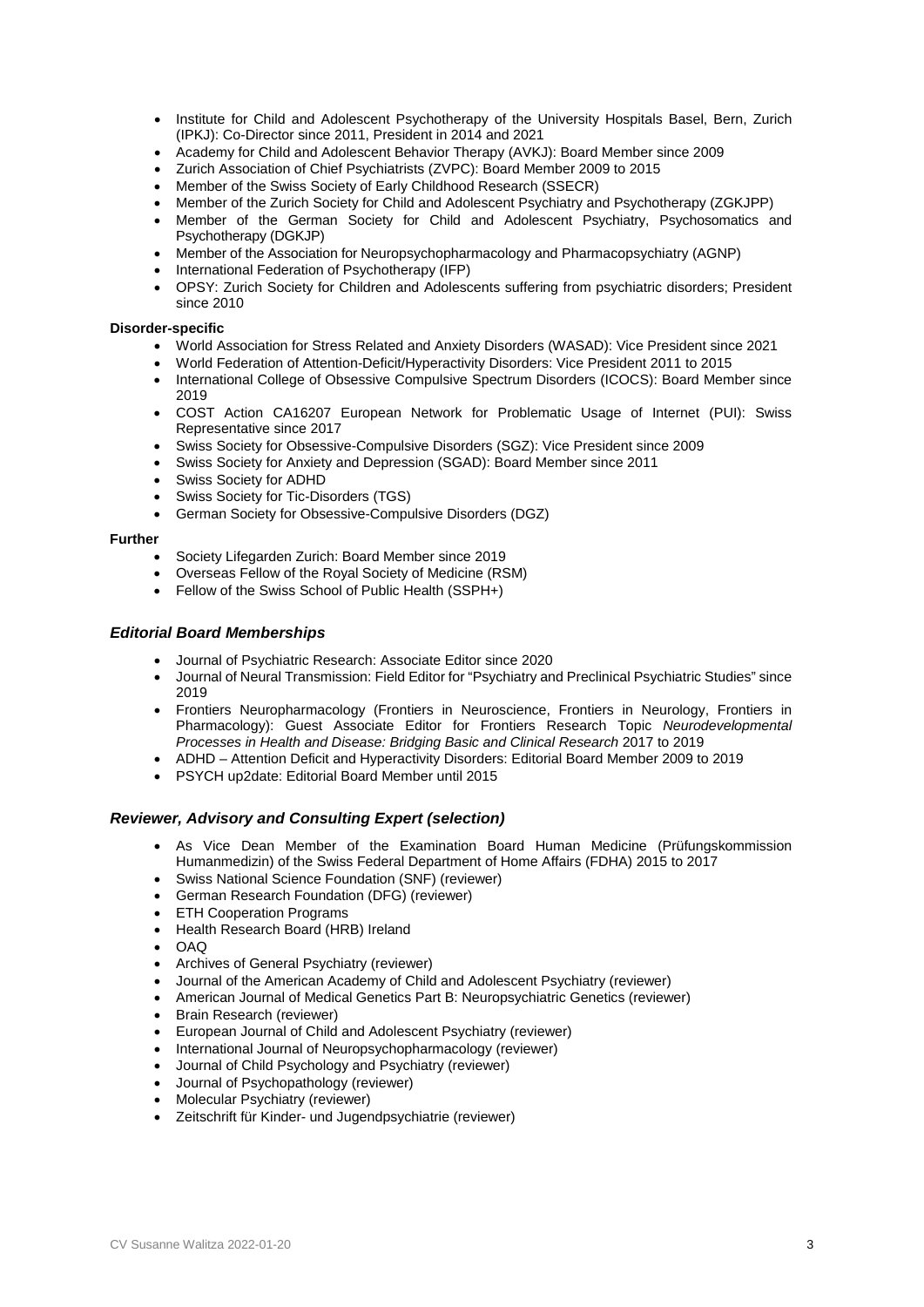## *Third Party Funds*

SNF, EU, H2020, HSM, DFG, University and further grants as PI and Co-PI; grant volume over 5 Mio. CHF

- 2022 2024 **Uniscientia Foundation:** *Die psychischen Auswirkungen der Covid-19-Pandemie auf Kinder und Jugendliche, ihre Eltern sowie auf junge Erwachsene in der Schweiz – Second Wave*; PI
- 2021 2024 **Gesundheitsförderung Schweiz:** *AdoASSIP – Prävention von Suizidversuchen und Suiziden bei Adoleszenten*; Co-PI
- 2020 2022 **Uniscientia Foundation:** *Die psychischen Auswirkungen der Covid-19-Pandemie auf Kinder und Jugendliche, ihre Eltern sowie auf junge Erwachsene in der Schweiz*; PI
- 2020 2022 **Swiss State Secretariat for Education (SERI) & University of Geneva, Research Preparation Grants (RPG) with Russia 2020:** *Impact of genetic deficiency in the synthesis of brain-specific gangliosides and glycoproteins mediated by the ST3GAL3 and ST3GAL5 genes on the neuropathology*; PI
- 2020 2022 **Vontobel Foundation:** *Add-on to the SNF project "Omega-3 fatty acids as first-line treatment in Paediatric Depression. A 36-week, multi-centre, double-blind, placebo-controlled randomized superiority study.* Add-on for funding a doctoral fellowship; PI
- 2020 2021 **UZH Foundation & Erika Schwarz Foundation:** *The psychological impact of the coronavirus pandemic shutdown in Switzerland*; PI
- 2018 2021 **Gertrud Thalmann Fonds of the UPK Basel, Collaborative Project:** *Effects of Omega-3 fatty acids supplementation on sleep and physical activity in pediatric depression*. Add-on study to the investigator-initiated clinical trial SNF project *Omega-3 fatty acids as first-line treatment in Pediatric Depression. A 36-week, multi-centre, double-blind, placebo-controlled randomized superiority study*; Co-PI
- 2018 2020 **Oxford McGill University and Neuroscience Center Zurich (University of Zurich & ETH), Collaborative Project:** *Epigenetics and ADHD: Family-based and case-control association studies of the dopamine and serotonin transporter gene*; PI (CH)
- 2018 2020 **Ebnet Foundation:** *Add-on to the SNF project "Omega-3 fatty acids as first-line treatment in Paediatric Depression. A 36-week, multi-centre, double-blind, placebo-controlled randomized superiority study.* Add-on for funding a doctoral fellowship; PI
- 2017 2019 **EU H2020 SME Instrument & Mensia Technologies SA:** *Effectiveness of a Personalized Neurofeedback Training Device (ADHD@Home) as compared with Methylphenidate in the treatment of children and adolescents with Attention-Deficit/Hyperactivity Disorder: A multicentre randomized clinical study*; PI (CH)
- 2016 2022 **University Medical Center Utrecht & Stanley Medical Research Institute – Collaborative Project:** multi-centre study *Placebo-controlled trial in subjects at Ultra-high Risk for Psychosis with Omega-3 fatty acids in Europe (PURPOSE)*; PI (CH)
- 2016 2022 **Swiss National Foundation, Investigator Initiated Clinical Trial:** Omega-3 fatty acids as first-line treatment in Paediatric Depression. A 36-week, multi-centre, double-blind, placebocontrolled randomized superiority study; Co-PI
- 2013 2018 **EU Research Program (European Commission), FP7 – Collaborative Project:** *Aggressotype – Aggression subtyping for improved insight and treatment innovation in psychiatric disorders*; Co-PI (CH)
- 2015 2017 **Cooperation Project between the Psychiatric Clinic and the [Department of Child and](http://www.kjpd.uzh.ch/index_en.html)  [Adolescent Psychiatry,](http://www.kjpd.uzh.ch/index_en.html) University of Zurich** – **Part of the HSM-2 (Gesamtstrategie Hochspezialisierte Medizin) of the Canton of Zurich, Switzerland:** *Psychiatric Satellite Clinical Trial Center (CTC)*; Co-PI
- 2015 2017 **BfArM: Pharmakovigilanz in der Psychiatrie / Neurologie: Pharmakovigilanz bei Patienten im Kindes- und Jugendalter (Kompetenznetz TDM KJP e.V.):** *Therapeutisches Drugmonitoring in der Kinder- und Jugendpsychiatrie*: *Beobachtungsstudie zur (Off-Label) Anwendung von Antidepressiva und Neuroleptika*; PI (CH)
- 2013 2016 **Zürcher Impulsprogramm zur nachhaltigen Entwicklung der Psychiatrie (ZInEP):** *Zürcher Längsschnitt- und Familien-Studie zur Entwicklungspsychopathologie (ZüLFS)*; Co-PI
- 2014 2015 **Olga Mayenfisch Foundation:** *Identification of biomarkers for obsessive-compulsive disorder in children and adolescents*; PI
- 2013 2015 **EU Research Program (European Commission), FP7 – Collaborative Project:** *Attention Deficit Hyperactivity Disorder Drugs Use Chronic Effects (ADDUCE)*; PI (CH)